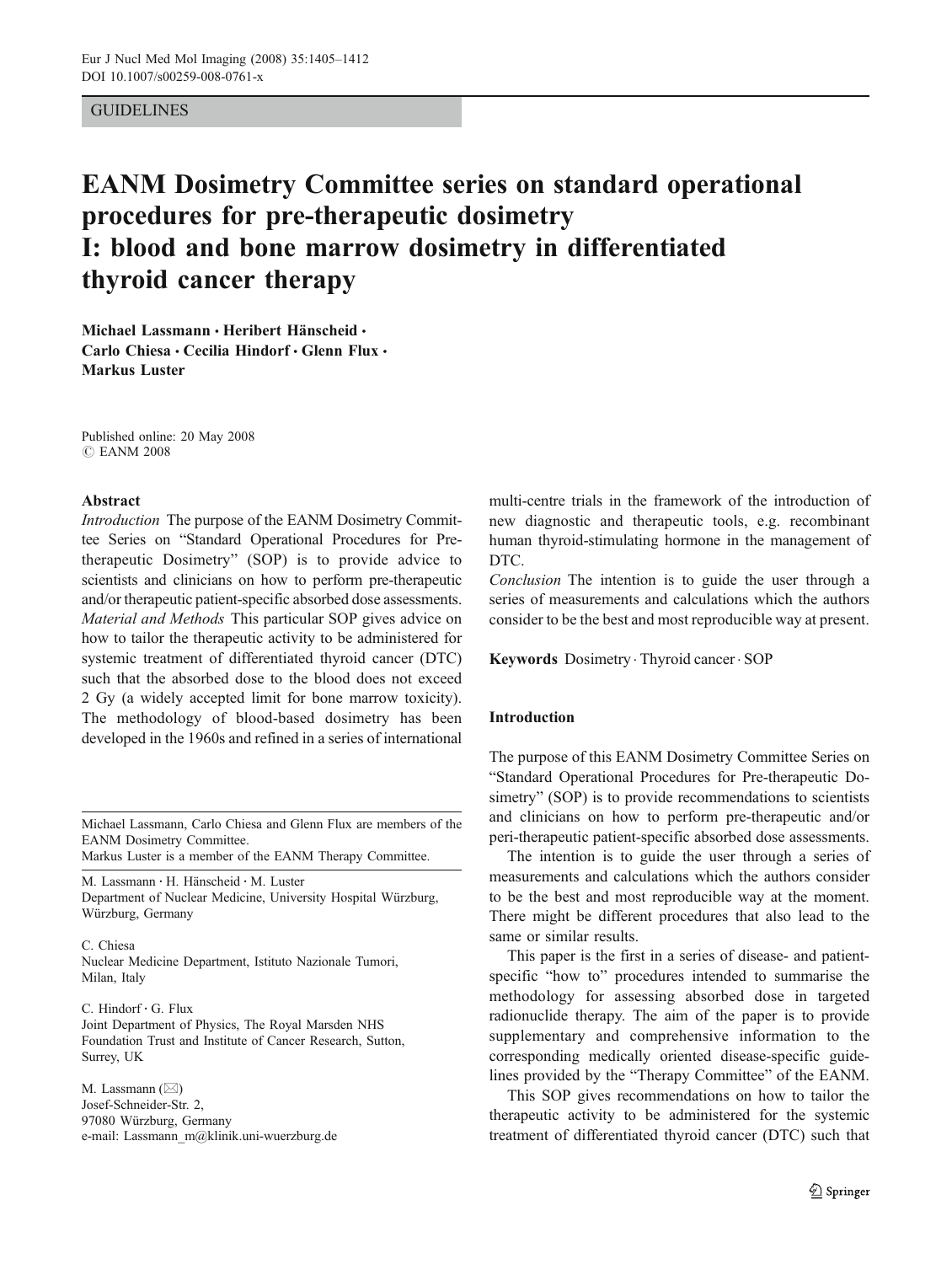the absorbed dose to the blood does not exceed 2 Gy (a widely accepted limit for bone marrow toxicity) and, at 48 h after administration, the whole-body retention does not exceed 4.4 or 3 GBq in the absence or presence of iodineavid diffuse lung metastases, respectively [\[1](#page-6-0), [2](#page-6-0)]. For the blood absorbed dose estimate procedure, low activities of <sup>131</sup>I NaI will be administered pre-therapeutically followed by a series of blood and whole-body measurements.

The use of  $123$ I NaI for this specific pre-therapeutic procedure might be possible. However, there are no published data on the advantages/disadvantages when using this isotope for blood and bone marrow absorbed dose assessments.

The methodology of blood-based dosimetry has been developed and refined in a series of international multi-centre trials in the framework of the introduction of new diagnostic and therapeutic tools, e.g. recombinant human thyroidstimulating hormone in the management of DTC [\[3](#page-6-0), [4\]](#page-6-0).

# **Motivation**

Radioiodine therapy is used in common practice for the treatment of DTC to ablate remnant thyroid tissue after surgery and to treat iodine-avid metastases. An overview of the treatment procedures, benefits and risks related to DTC treatment with radioiodine can be found in the textbook by Schlumberger and Pacini [\[5](#page-6-0)]. Guidance on how patients with DTC should be treated and on general patient management issues are compiled in a new version of the EANM guidelines on the treatment of thyroid cancer (Luster et al. 2008, in preparation).

One of the possible concepts for treating advanced stages of thyroid cancer is based on the individual calculation of the activity to be administered delivering an absorbed dose to the blood of 2 Gy. The rationale for using a dosimetry-based approach is to replace the conventional fixed activity regime by a modern setting which allows the administered therapeutic activity to be increased avoiding undesired side effects. Using this strategy, the absorbed dose to iodine-avid tissue (remnants/metastases) can be optimised without inducing toxicity, which is in contrast to a fixed activity approach which can induce peripheral blood changes and long-term consequences (e.g. haematological disorders) [[6,](#page-6-0) [7](#page-6-0)].

Blood, as a surrogate of the organ at risk, i.e. the red bone marrow, was considered as the critical organ in the approach originally reported by Benua and Leeper [[1,](#page-6-0) [2](#page-6-0)]. The blood is irradiated either from the β particles emitted from activity in the blood itself or from penetrating  $\gamma$ radiation originating from activity dispersed throughout the remainder of the body. In the original work of Benua et al. [\[1](#page-6-0)], no serious haematological side effects were observed in the sub-group of patients that received 2 Gy or less to the blood. The maximum treatment activity, therefore, is calculated as the amount of  $131$ I that would deliver an absorbed dose of 2 Gy to the blood compartment. A summary of the methodologies used until 2003 can be found in the review article by van Nostrand [[8](#page-7-0)].

There is some evidence that the distribution volume of  $^{131}I$ as calculated from blood activity measurements is about 20 to 30 l with almost identical concentrations in blood and inner organs [[9\]](#page-7-0), and the radioiodine concentration is similar in blood and in red marrow [[10](#page-7-0)]. The blood absorbed dose assessment, therefore, allows an estimate for the radiation absorbed dose that will be delivered to the haematopoietic system of the individual patient during the therapy.

For the application of the blood-based method, only two compartments need to be monitored for radioactivity: blood and whole body. Five blood samples are recommended to determine radioiodine kinetics in the blood over time. The activity in the whole body should be monitored by conjugate views of whole-body imaging with a dual-headed gamma camera or by conjugate whole-body counting with a probe using a fixed geometry. Details of the sampling frequency of the data and of the calculation process can be found in the "[Standard operational procedures](#page-2-0)" section of this guideline.

The strengths of the blood-based approach are:

- determination of the maximal safe activity of radioiodine for each patient individually;
- identification of patients for whom empiric fixed activities are not safe [[11](#page-7-0)];
- the potential to administer higher activities once instead of multiple administrations of lower activities in a "fractionated" therapy to avoid changes in tumour/ lesion biokinetics after multiple therapies that have been observed, e.g. by Samuel et al. [[12\]](#page-7-0);
- a long history of use in several institutions  $[2]$  $[2]$ ;
- an expected increase in the probability of curing patients in an advanced stages of the disease with fewer courses of therapy.

Limitations that need to be mentioned are:

- a benefit of the strategy is plausible but no valid clinical data exist on improved response and/or outcome rates;
- the absorbed dose to the tumour is not known. Higher activities might be administered without achieving a higher therapeutic effect when using this methodology;
- the current debate regarding the issue of 'stunning' argues that diagnostic administrations of 131I could alter tumour/lesion biokinetics and, consequently, the absorbed dose in a subsequent treatment [\[13](#page-7-0), [14](#page-7-0)];
- increased cost and inconvenience, although this may be outweighed by rendering further treatments unnecessary.

Patient-specific blood-based dosimetry is easy to perform both pre-therapeutically and peri-therapeutically and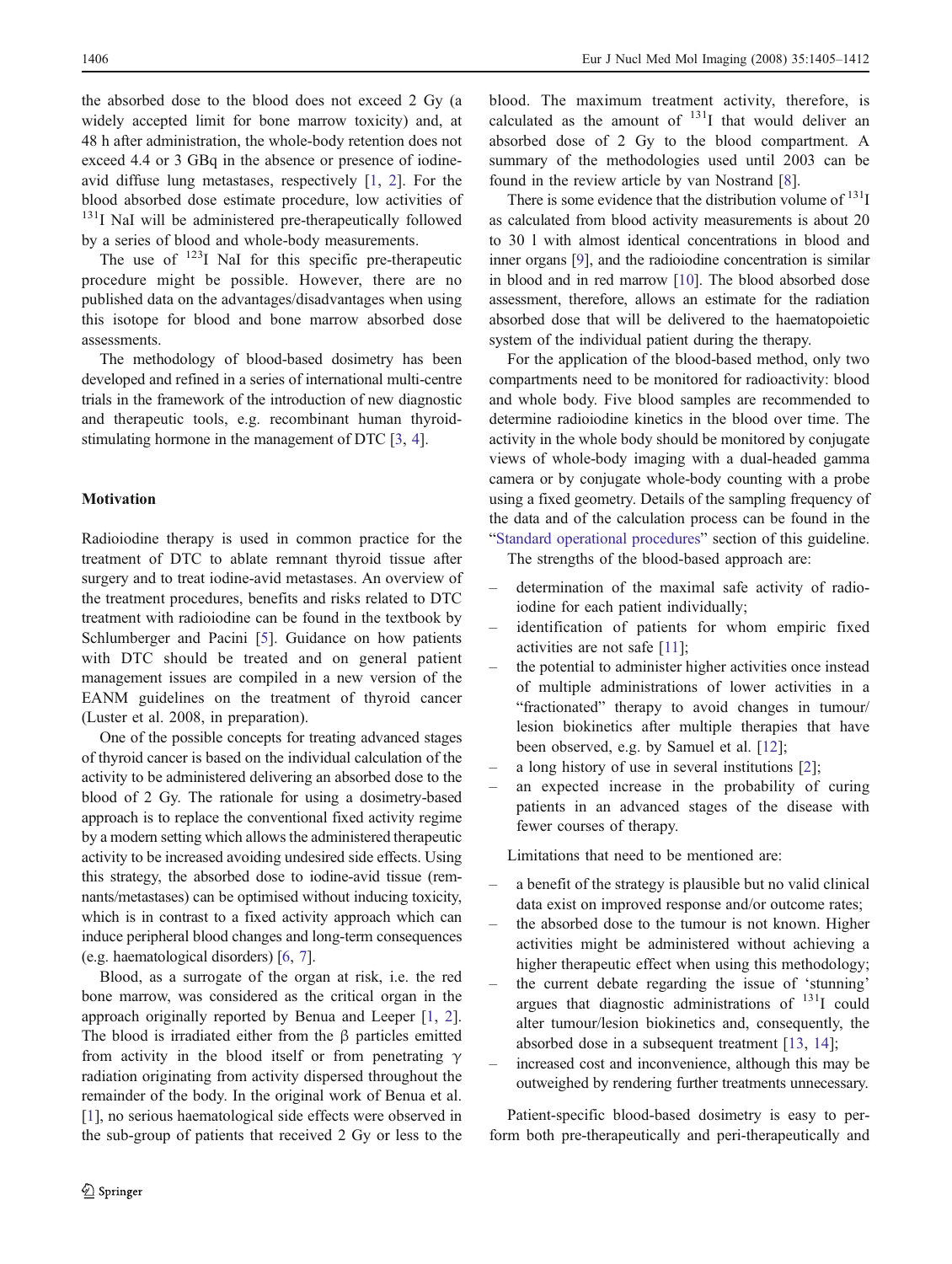<span id="page-2-0"></span>allows the therapeutic activity for selected patients to be increased without risk of severe side effects.

The presented model might not to be applied in the presence of extended metastatic bone involvement, as the blood-based absorbed dose calculation could underestimate the absorbed dose to the red marrow.

It should be carefully applied in patients affected by diffuse lung micro-metastases because the critical organ could be the lung itself instead of the haematopoietic red marrow. In this case, the criteria set by Sgouros et al. [[15\]](#page-7-0) or Song et al. [[16\]](#page-7-0) should be considered before therapy.

# Standard operational procedures

# Timelines

The suggested timelines can be found in Table 1.

In the case of oral administration, the patient must endure the time until finalisation of the 2-h task without micturition. Therefore, the patient's urinary bladder should be emptied immediately before the tracer activity is administered. The whole-body activity measurement at nominal 2 h (10 min in the case of intravenous administration) is intended to be the baseline quantification with 100% of the administered activity and must be performed before any activity excretion. The nominal 2-h whole-body activity measurement should be initiated earlier if the patient is unable to wait for 2 h. In case of intravenous

Table 1 Timelines of measurements

administration, the first scan or probe count and the first blood sample must be collected within 10 min of the injection time.

Micturition is mandatory before all subsequent wholebody measurements (6, 24 and 96 h). It should be assured that the patients have one to two bowel movements a day during the diagnostic investigation and therapy to reduce artefacts due to  $131$  retained in the intestine and colon.

Dates and times of administration, blood sampling and activity measurements should be documented.

Preparation of  $131$ I standard and tracer activity

The assay instrumentation (e.g. dose calibrator) used to quantify the tracer activity must be accurately calibrated for <sup>131</sup>I and quality checked according to acknowledged quality control procedures.

The tracer activity necessary for a reliable assessment of the whole-body residence time depends on the equipment used (see the "[Pre-therapeutic quantification of whole-body](#page-3-0) [retention](#page-3-0)" section). Also, the potential risk of dramatically changing the iodine kinetics in target tissue induced by diagnostic procedures should be considered. Such a change has been observed after the diagnostic administration of only 74 MBq  $^{131}$ I NaI [\[14](#page-7-0)]. An analysis of the published dosimetry data shows that no changes are to be expected if the absorbed dose to iodine-avid tissue is kept below approximately 5 Gy [\[13](#page-7-0)]. An absorbed dose of 5 Gy to normal thyroid tissue is imparted for euthyroid persons after

| Time                                                | Task                                                                                                                                                                                                          | Details                                                                                         |
|-----------------------------------------------------|---------------------------------------------------------------------------------------------------------------------------------------------------------------------------------------------------------------|-------------------------------------------------------------------------------------------------|
| $\mathbf{0}$                                        | Quality control, preparation of <sup>131</sup> I standard and tracer activity,<br>micturition (just before administration)<br>Administration of $^{131}$ I tracer activity<br>Avoid micturition or defecation | "Preparation of <sup>131</sup> I standard and tracer<br>activity" section                       |
| $10 \text{ min}$ (i.v. admin.);<br>2 h (oral admin) | Measurement of whole-body activity, blood sampling (2 ml)                                                                                                                                                     | "Pre-therapeutic quantification of<br>whole-body retention" section<br>"Blood sampling" section |
| 6 h                                                 | Micturition (just before whole-body measurements),<br>measurement of whole-body activity, blood sampling (2 ml)                                                                                               | "Pre-therapeutic quantification of<br>whole-body retention" section<br>"Blood sampling" section |
| 24 h                                                | Micturition (just before whole-body measurements),<br>measurement of whole-body activity, blood sampling (2 ml)                                                                                               | "Pre-therapeutic quantification of<br>whole-body retention" section<br>"Blood sampling" section |
| 96 h                                                | Micturition (just before whole-body measurements),<br>measurement of whole-body activity, blood sampling (2 ml)                                                                                               | "Pre-therapeutic quantification of<br>whole-body retention" section<br>"Blood sampling" section |
| 144h                                                | Blood sampling (2 ml) optional: measurement of whole-body activity                                                                                                                                            | "Pre-therapeutic quantification of<br>whole-body retention" section<br>"Blood sampling" section |
|                                                     | Evaluation of blood absorbed dose and therapeutic activity                                                                                                                                                    | "Absorbed dose calculation"<br>section                                                          |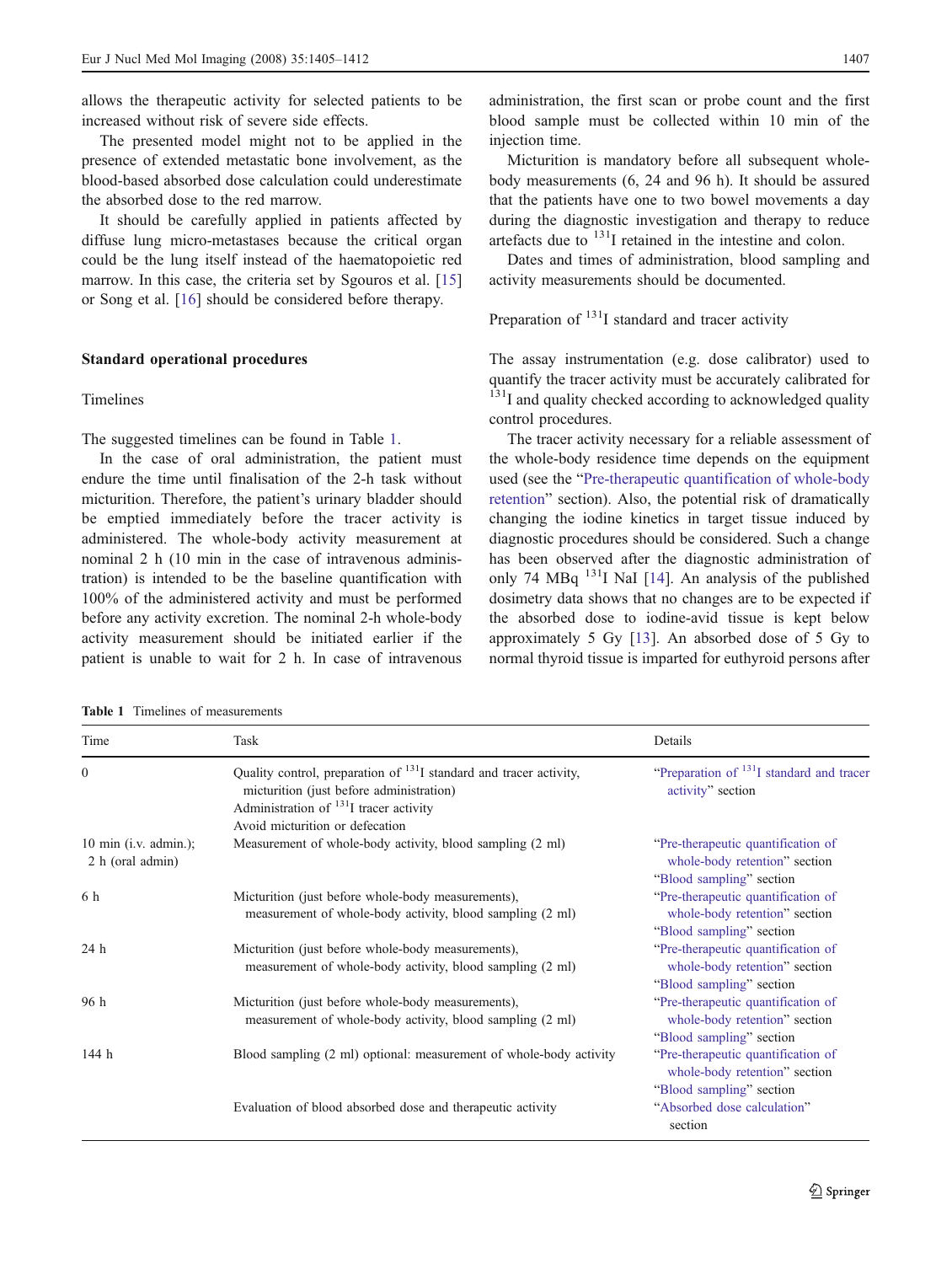<span id="page-3-0"></span>the administration of 15 MB $q^{131}$ I NaI under the assumption of a typical thyroid tissue uptake of  $1.5\%$ /g [[17\]](#page-7-0).

It is good practice to prepare a radioiodine source to be used as a standard for quality control. If whole-body activity is measured with a gamma camera, the source should be scanned either separately or together with the patient; the standard activity should be about 5% of the tracer activity. The standard must be measured separately and its activity might need to be higher if a probe is used for whole-body activity determination.

The exact dose calibrator readings for standard and tracer activities must be recorded before the administration. In the case of administration of liquid  $131$  NaI, the residual activity must be quantified as well to determine the activity administered. The dose calibrator accuracy must be tested by a certified source and documented as part of the quality assurance procedures.

Pre-therapeutic quantification of whole-body retention

A dual-headed gamma camera with high-energy collimators and crystal thickness of 5/8 in. or more is recommended for the whole-body activity measurements (see the "Wholebody scan conjugate-view imaging" section). However, a spectroscopic probe with a large crystal might be used as well (see the "Probe measurements" section).

As whole-body activity typically contributes only 20– 25% to the blood absorbed dose and later time points (assessments) usually suffer from high inaccuracy, wholebody measurements up to 96 h post-administration will be sufficient for most of the patients. However, an additional measurement after 144 h should be considered if the uncorrected whole-body retention after 96 h exceeds 5%.

### Whole-body scan conjugate-view imaging

The activity in the whole body should be deduced from whole-body scan data, preferably by a dual-headed gamma camera. The case of intravenous administration, the first scan should be started within 10 min from the injection. Both camera heads must be equipped with high-energy collimators.

Tracer activity and scan duration should be chosen taking into account the camera detection efficiency. The geometric mean of the anterior and posterior net counts of the activity to administer should exceed  $10^5$  with the selected scan speed. A camera with crystal thickness of at least 5/8 in. gives the better conditions because of its increased efficiency for detecting 360 keV photons. With such a camera, (a) the net count rate (detection efficiency) of a non-attenuated point source should exceed 50 counts per second (cps) per MBq of  $^{131}$ I and (b) the net count rate per MBq of  $^{131}$ I in the field of view should be at least twice

as high as the overall background count rate in the  $^{131}I$ energy window. An activity as low as  $10-15$  MBq <sup>131</sup>I NaI will provide sufficient count statistics.

Established scintillation camera quality control procedures should be performed before the first imaging of the patient to prove that the camera meets common quality standards.

No other patients or active sources nearby should be allowed to affect the measured count rates. The normal background counts per pixel for the chosen settings should be measured at least once in a background scan with the patient being absent and no active source nearby.

The verification of a normal background count rate in the <sup>131</sup>I energy window before each whole-body scan of the patient might be performed by a static 1 min acquisition; however, it is recommended to re-run the background scan before each patient scan.

For the scintigram, position the patient supine on the table with arms down by the side and the head at the upper border of the field of view. Take care that the patient lies comfortable and entirely (bottom to top and side to side) within the field of view. Note should be made of the positioning so that reproducible patient positions are achieved/assured for each whole-body scan (essential to ease region drawing on later scans with low count rates).

After the patient is comfortably positioned with feet together, position the standard source at the lower end of the field of view. Take care that the source is entirely within the field of view and as far apart from the patient's legs as possible. Alternatively, the standard can be scanned separately using the same camera settings. This could facilitate the deduction of the activity.

Auto-contouring should be deactivated if the camera system features this option. The upper (anterior) and lower (posterior) scintillation camera heads should be positioned at a minimum distance from the patient and table, respectively. It should be ensured that for the upper head, the separation is appropriate for the full length of the whole-body scan with a minimal distance approach without touching the patient at any point. Using variable distances might not change the overall sensitivity of the system; it might, however; introduce unwanted errors by the variable spatial resolution of the system.

It is preferable to use the same camera, collimators and camera settings for all scans of the same patient. A valid cross-calibration of the systems must be assured if different systems are used.

# Probe measurements

A spectroscopic probe, e.g. a sodium iodide detector with a crystal of at least  $3 \times 3$  in. should be used. Choose a distance between probe and patient of 2 m or more for the count rate to be insensitive to small distance variations and redistri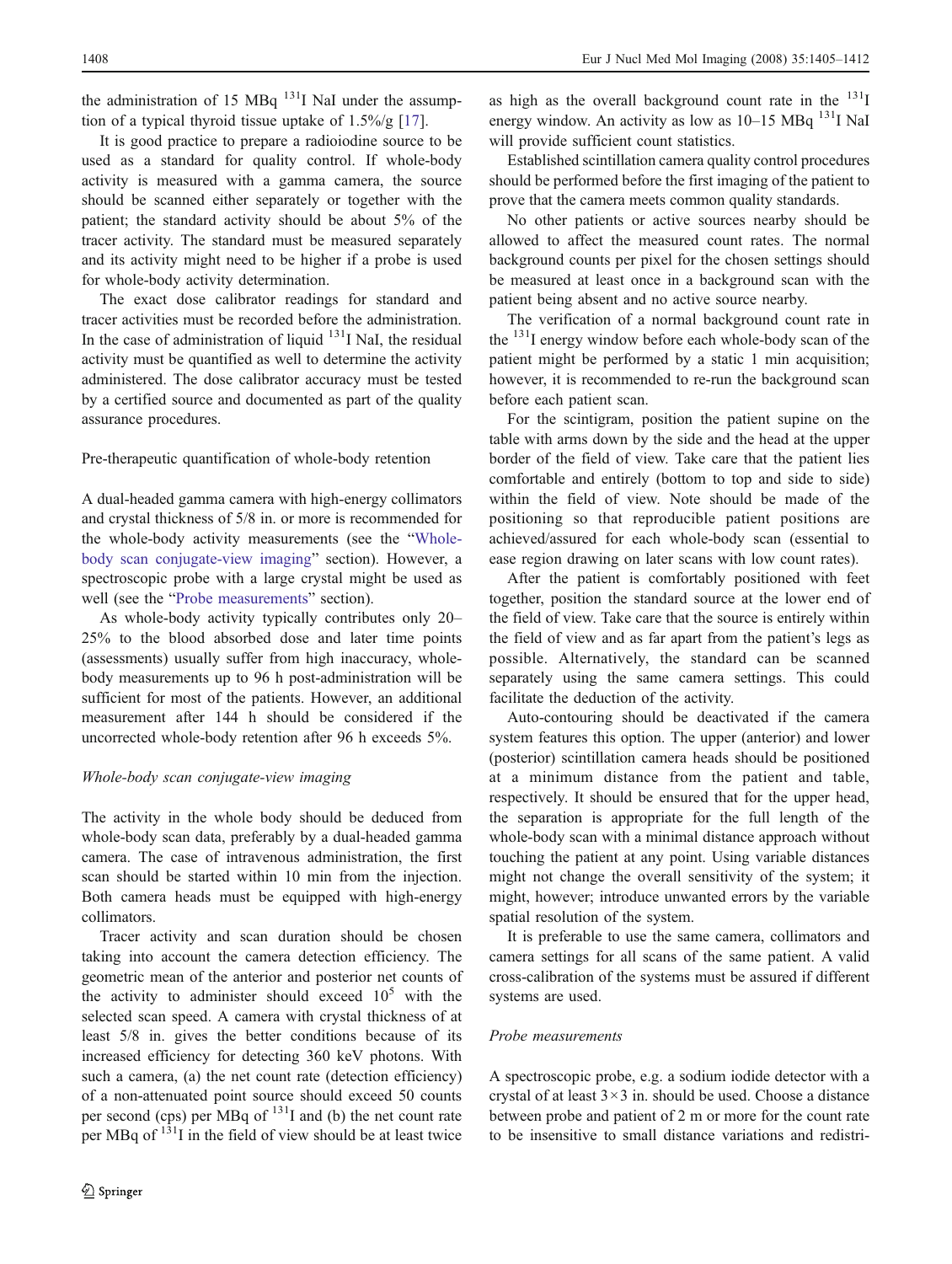<span id="page-4-0"></span>bution of the radioiodine within the patient's body. A partial shielding to reduce background is recommended. However, the aperture must allow a non-shielded view of the entire patient.

Allow adequate measuring times to achieve reliable results. For a partially shielded  $3\times3$  in. NaI detector, for example, typical background count rate in a 15% energy window at 364 keV is about 5 cps and detection efficiency for a point source at a 2-m distance is about 50 cps/MBq of <sup>131</sup>I. Tracer activity and count duration should be chosen depending on the detection efficiency. The net counts of the activity to be administered should exceed  $10<sup>5</sup>$  for the selected acquisition duration to assure sufficient count statistics at the later time points.

Conjugate view (anterior and posterior) count rate measurements are strongly recommended to reduce sensitivity to activity redistribution within the patient.

All measurements attributed to an individual patient should be performed with the same probe at a well-defined location featuring low background radiation level. No other patients or active sources nearby should be able to affect the measured count rates. Verification of a normal background count rate before each patient measurement with the patient being absent is mandatory. Allow for adequate measuring times to achieve good counting statistics in the background count (counting time not shorter than in the patient acquisition) if background correction of the patient's measurement is not performed by a spectroscopic peak fitting technique but simply by subtraction of the measured background count rate.

An exactly reproducible measuring geometry is essential for achieving a reliable activity–time curve of the wholebody <sup>131</sup>I retention. The longitudinal position of the probe should be at the height of the tip of the sternum during the measurement. A setup with the patient lying under a detector fixed to the ceiling is preferable, although not all patients tolerate several minutes of lying in a prone position [\[18](#page-7-0)]. A horizontal spacer should be used to ensure a fixed and reproducible measuring distance if the patients are measured in an upright position (standing).

# Blood sampling

Blood sampling should be performed for 1 week after the administration. In radioiodine therapy for DTC, the absorbed dose to the blood is mainly caused by beta radiation originating from activity in the blood. Usually, about 75–80% of the radiation absorbed dose deposited must be attributed to this contribution. Late blood sampling is required to reduce the potential risk of underestimating the blood absorbed dose in the presence of an unrecognised long-lived component in iodine kinetics.

The activity in the blood is determined in a well counter from aliquots of heparinised blood samples.

Whole blood samples (about 2 ml) are collected at 2, 6, 24, 96 and 144 h post-administration.

In the case of oral administration, wait for 2 h postadministration to take the first blood sample even if the initial whole-body measurement had to be shifted to earlier times because the patient was unable to wait for the 2-h time point without micturition.

In the case of intravenous administration, the first sample must be drawn within 10 min from the contralateral arm.

All blood samples should be stored until the last sample has been collected.

### Data extraction

### Whole-body retention

If a scintillation camera was utilised to measure whole-body activities, draw regions of interest (ROI) around the patient's whole body (adjacent to whole-body contour, unaffected by the activity in the standard) and the standard activity in the 2-h anterior scan image and reflect them to the posterior image. Draw ROIs also on the background images. Copy the ROI from the first images to the corresponding images of the latter scans and check that patient and standard are well within their regions in each image. Use the corresponding background scan to determine the mean background counts per pixel  $(BKG_{cts/pix}).$ Extract whole-body counts ( $W_{\text{Cts}}$ ), the number of pixels  $(WB_{pix})$  in the whole-body ROI and calculate the wholebody net counts (WB<sub>net</sub>) by background subtraction according to:  $WB_{net} = WB_{cts} - WB_{pix} \times BKG_{cts/pix}$ .

If a probe was used,  $WB_{net}$  is the background corrected signal count rate.

For all further calculations, the geometric mean of corresponding net counts for conjugate views  $\sqrt{WB_{net}}$  anterior  $\times WB_{net}$  posterior will be used:

All geometric mean counts are normalised to the first data point (first data point is 100%) to calculate the activity as a function of time  $(R(t))$  for the whole body.

# Blood retention

Aliquots of 1 ml should be prepared from each blood sample. The pipette tip should be left in the test sample whenever a blood aliquot is prepared. The detection limit of the well counter used should be lower than 1 Bq of  $^{131}$ I per ml. The counter must be accurately calibrated for <sup>131</sup>I.

We recommend performing all well counter measurements including a background count with no activity consecutively in a single contiguous session. Allow adequate measuring times to achieve good counting statistics. A statistical error of <5% can be achieved under typical conditions.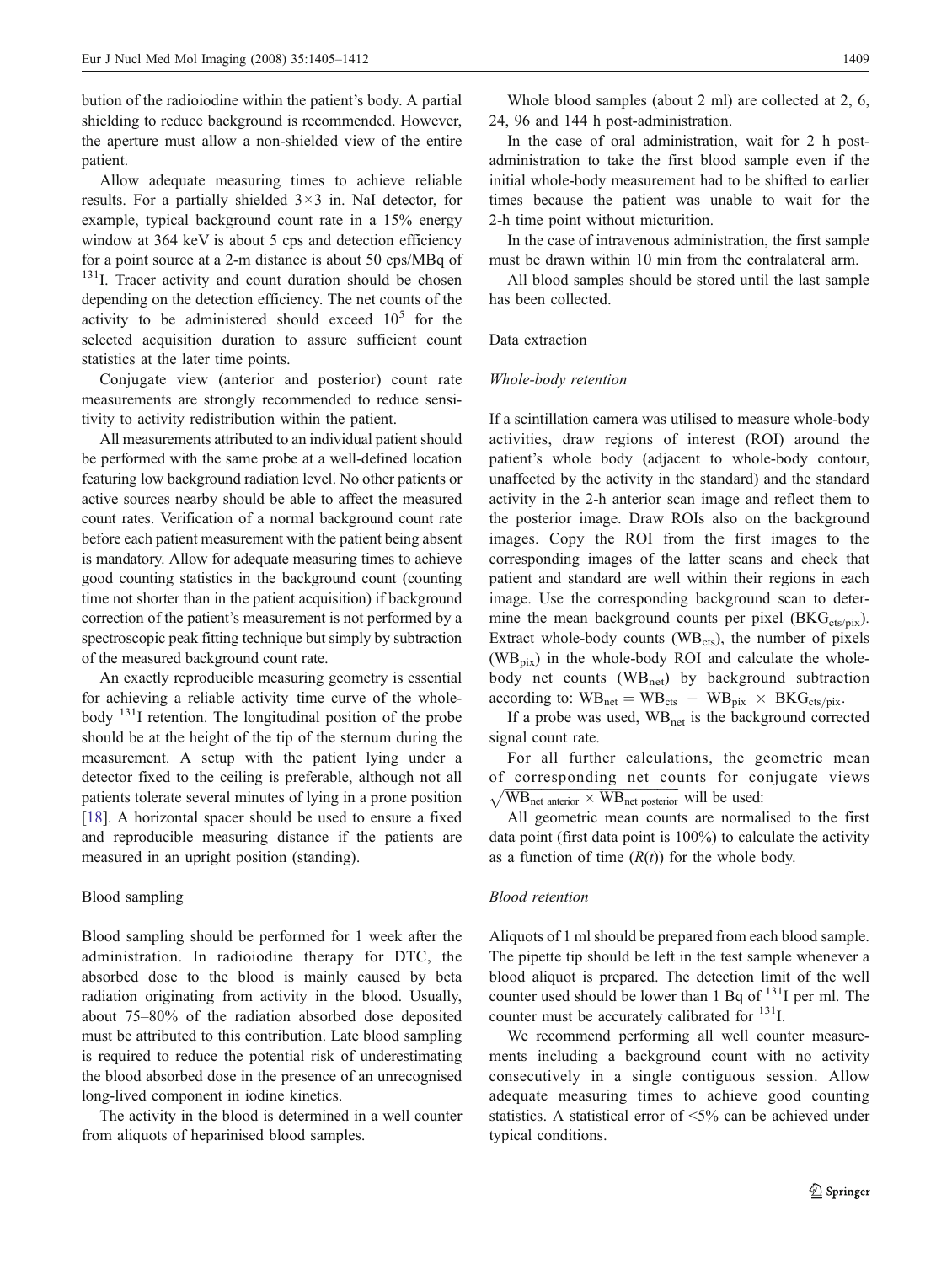<span id="page-5-0"></span>Correct the raw counts per minute of each aliquot for the background counts per minute and deduce the corresponding activity concentration values from the well counter calibration factor for  $131$ . Correct each result for physical decay between corresponding time points of blood sampling and measurement to determine the blood activity at the sampling time.

All blood activities are normalised to the administered activity to calculate the retention per millilitre of blood.

## Absorbed dose calculation

# Residence times

The curves describing the activity in blood and total body as a function of time after the administration usually are multi-exponential. Most of the activity is rapidly excreted with an effective half-life of typically half a day, but smaller fractions are retained in accumulating tissues (remnant, tumour and gastrointestinal tract). Unless the slowly excreted component is negligible, bi-exponential fitting is adequate to determine the function describing the activity as a function of time for whole body and blood.

$$
R(t) = \frac{A(t)}{A_0} = A_1 \times e^{-\lambda_1 \times t} + A_2 \times e^{-\lambda_2 \times t}
$$
 (1)

where  $R(t)$  is the fraction of the administered activity  $A_0$  as a function of time t and  $A_1$ ,  $A_2$ ,  $\lambda_1$  and  $\lambda_2$  are the fit constants.

An objective criterion for the goodness of the fit such as the minimisation of  $\chi^2$  should be used.

The residence times for the whole body and activity concentration in blood,  $\tau_{total\ body}$  [h] and  $\tau_{millilitre\ of\ blood}$  [h], are calculated by integrating the respective retention functions  $R(t) = A(t)/A_0$  from zero to infinity:

$$
\tau = \int\limits_0^\infty \mathbf{R}(t) \, \mathrm{d}t = \frac{A_1}{\lambda_1} + \frac{A_2}{\lambda_2}.
$$
 (2)

With the time lines suggested above, underestimation of the residence times due to unrecognised compartments is expected to induce <10% uncertainty in the determined blood absorbed dose [[4\]](#page-6-0). However, the appearance of an additional component with long half-life after the activity assessments cannot be excluded. It is recommended to estimate upper limits for both residence times  $(\tau_{\text{LIMIT}})$  by integrating the corresponding retention functions  $R(t)$  from

zero to the last data point taken at time  $T$  and adding the integral from the last data point to infinity using physical decay only  $(\lambda_{\text{phys}}=0.0036 \text{ h}^{-1})$ :

$$
\tau_{\text{LIMIT}} = \int_{0}^{T} \mathbf{R}(t) dt + \frac{\mathbf{R}(T)}{\lambda_{\text{phys}}}
$$
\n
$$
= \frac{A_1}{\lambda_1} \times \left(1 - e^{-\lambda_1 \times T}\right) + \frac{A_2}{\lambda_2} \times \left(1 - e^{-\lambda_2 \times T}\right)
$$
\n
$$
+ \frac{A_1 \times e^{-\lambda_1 \times T} + A_2 \times e^{-\lambda_2 \times T}}{\lambda_{\text{phys}}}.
$$
\n(3)

As half-lives exceeding 6 days are seldom observed in thyroid cancer patients, the sampling can be considered to be sufficient, i.e. an overall 10% uncertainty of the residence time calculation will be achieved if the calculated upper limits exceed  $\tau_{\text{millilitre of blood}}$  and  $\tau_{\text{total body}}$  by <15% and 30%, respectively.

Blood absorbed dose calculation

According to the generally accepted MIRD formalism, the mean absorbed dose to the blood  $(\overline{D}_{\text{blood}})$  per unit administered activity  $(A_0)$  is determined by the sum of contributions of blood self-irradiation and penetrating radiation from the whole body:

$$
\frac{\overline{D}_{\text{blood}}}{A_0} = S_{\text{blood}-\text{blood}} \times \tau_{\text{millilitre of blood}} \tag{4}
$$
\n
$$
+ S_{\text{blood}\leftarrow\gamma \text{ total body}} \times \tau_{\text{total body}}.
$$

To estimate the first term, Benua et al. [\[1](#page-6-0), [2\]](#page-6-0) neglected the gamma component and assumed beta radiation absorption of 187 keV per decay corresponding to an absorbed dose of  $3 \times 10^{-11}$  Gy·ml/(Bq·s)=108 Gy·ml/(GBq·h). The value is in reasonable agreement with Monte Carlo simulation of blood self-irradiation [\[19](#page-7-0)].

The S value for penetrating radiation from the whole body was approximated by  $S_{\text{blood}\leftarrow \gamma \text{ total body}} \approx S_{\text{total body}\leftarrow \gamma \text{ total body}}$ (note that only the  $\gamma$  contribution is considered here) and calculated according to a method described in [\[19\]](#page-7-0) to be  $S_{\text{blood}\leftarrow\gamma}$  total body = 0.00589  $\times \frac{1}{g}$  wt Gy/(GBq h) where wt represents the patient's weight in kg and  $\overline{g}$  is a geometrical factor (tabulated in [[20](#page-7-0)]) dependent on the weight and height of the patient. The  $S$  value may be replaced by a term independent of  $\overline{g}$  based on the Monte Carlo simulation [\[21](#page-7-0)]:  $S_{\text{blood}\leftarrow\gamma \text{ total body}} = 0.0188 \times \text{wt}^{-2}/3 \text{ Gy/(GBqh)}$ . Both terms provide identical results for almost every patient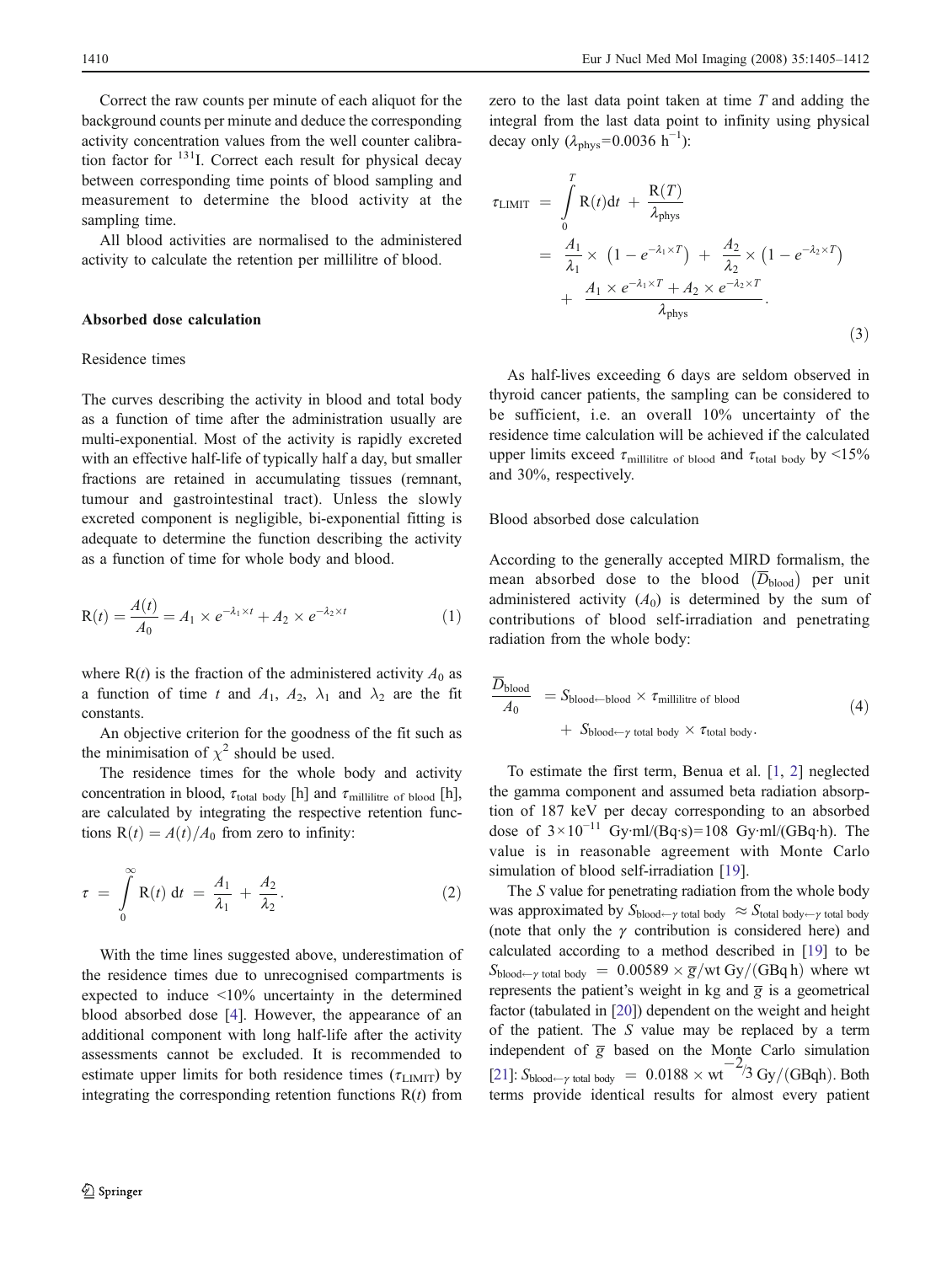<span id="page-6-0"></span>within an error margin of 5%; blood absorbed dose is changed by  $\langle 2\% \rangle$ .

The mean blood absorbed dose per unit administered tracer activity can be calculated by:

$$
\frac{\overline{D}_{\text{blood}}}{A_0} \left[ \frac{\text{Gy}}{\text{GBq}} \right] = 108 \times \tau_{\text{millilitre of blood}}[\text{h}] + \frac{0.0188}{\left(\text{wt}[\text{kg}]\right)^{2/3}} \times \tau_{\text{total body}}[\text{h}]. \tag{5}
$$

The activity to be administered for a blood absorbed dose of 2 Gy is:

$$
A_{\text{adm.}}[\text{GBq}] = \frac{2}{\overline{D}_{\text{blood}}/A_0 \text{ [Gy/GBq]}}.
$$
 (6)

Red marrow absorbed dose calculation

The historical use of the blood absorbed dose model and related toxicity were investigated and validated in the early clinical studies by Benua et al. [1], and they were safely employed for more than three decades [2, [11](#page-7-0), [22\]](#page-7-0). The scientific development leading to the Sgouros' blood model for red marrow absorbed dose calculation in the case of labelled monoclonal antibodies for radioimmunotherapy is based on the hypothesis that the activity is transported within the red marrow by the plasma [[23\]](#page-7-0). It is of importance to unify the methodology of dosimetry of the most critical organ (i.e. the red marrow) to proceed towards a standardisation of the different dosimetric methods. Unfortunately, the Sgouros' model cannot be simply translated to radioiodine therapy because the initial distribution volume of the iodine ion is much larger than that of monoclonal antibodies [\[9](#page-7-0), [10](#page-7-0)].

However, under the conservative assumption that the activity concentrations within the haematopoietic tissue and the blood are identical in radioiodine treatments [[10\]](#page-7-0), a red marrow-based approach for the determination of the maximum activity to be administered has been proposed [\[24](#page-7-0)].

The data collection for this method follows exactly the ones described in the previous sections. The only difference is that Eq. 5 is replaced by the following expression for the red marrow absorbed dose per unit activity:

$$
\frac{D_{\text{redmarrow}}}{A_0} \left[ \frac{Gy}{GBq} \right] = 61 \times \tau_{\text{millilitre of blood}}[h] + \frac{0.106}{\text{wt}[\text{kg}]} \times \tau_{\text{total body}}[h] \tag{7}
$$

where the S value is linearly scaled to the patient's wholebody weight.

According to this equation, the red marrow absorbed dose is less than the blood absorbed dose (generally from  $-10\%$  to  $-30\%$ ) for fixed  $\tau_{\text{millilitre of blood}}$  and  $\tau_{\text{total body}}$ .

The most recently published paper for red marrow absorbed dose calculation [[25\]](#page-7-0) employs non-linear scaling of the S values to the individual patient's weight. According to this more accurate and complex model, the red marrow absorbed dose is even lower (for fixed  $\tau$ <sub>millilitre of blood</sub> and  $\tau_{\text{total body}}$ ). However, no systematic clinical validation of the red marrow absorbed dose vs. toxic effect has yet been undertaken for radioiodine treatments.

## Recommendation for the absorbed dose calculation

At present, we recommend that the maximum administered activity should be computed using Eq. 5 (i.e. the blood absorbed dose) for the sake of caution. Nevertheless, in view of standardisation, both the blood and the red marrow absorbed doses should be reported in future publications. This will allow a better comparison between studies using different therapeutic approaches and/or radiopharmaceuticals.

Acknowledgment This work was developed under the close supervision of the Dosimetry Committee of the EANM (M Bardiès, C Chiesa, G Flux, S-E Strand, S Savolainen, M Monsieurs and M Lassmann).

### References

- 1. Benua RS, Cicale NR, Sonenberg M, Rawson RW. Relation of radioiodine dosimetry to results and complications in treatment of metastatic thyroid cancer. Am J Roentgenol Radium Ther Nucl Med 1962;87:171–82.
- 2. Benua RS, Leeper RD. A method and rationale for treating metastatic thyroid carcinoma with the largest safe dose of I-131. Frontiers in thyroidology, vol 2. New York: Plenum Medical; 1986. p. 1317–21.
- 3. Luster M, Sherman SI, Skarulis MC, Reynolds JR, Lassmann M, Hänscheid H, et al. Comparison of radioiodine biokinetics following the administration of recombinant human thyroid stimulating hormone and after thyroid hormone withdrawal in thyroid carcinoma. Eur J Nucl Med Mol Imaging 2003;30:1371–7.
- 4. Hänscheid H, Lassmann M, Luster M, Thomas SR, Pacini F, Ceccarelli C, et al. Iodine biokinetics and dosimetry in radioiodine therapy of thyroid cancer: procedures and results of a prospective international controlled study of ablation after rhTSH or hormone withdrawal. J Nucl Med 2006;47:648–54.
- 5. Schlumberger M, Pacini F. Thyroid tumors. 5th ed. Paris: Editions Nucléon; 2003.
- 6. Schober O, Gunter HH, Schwarzrock R, Hundeshagen H. Long-term hematologic changes caused by radioiodine treatment of thyroid cancer I. Peripheral blood changes. Strahlenther Onkol 1987; 163:464–74.
- 7. Gunter HH, Schober O, Schwarzrock R, Hundeshagen H. Long-term hematologic changes caused by radioiodine treatment of thyroid